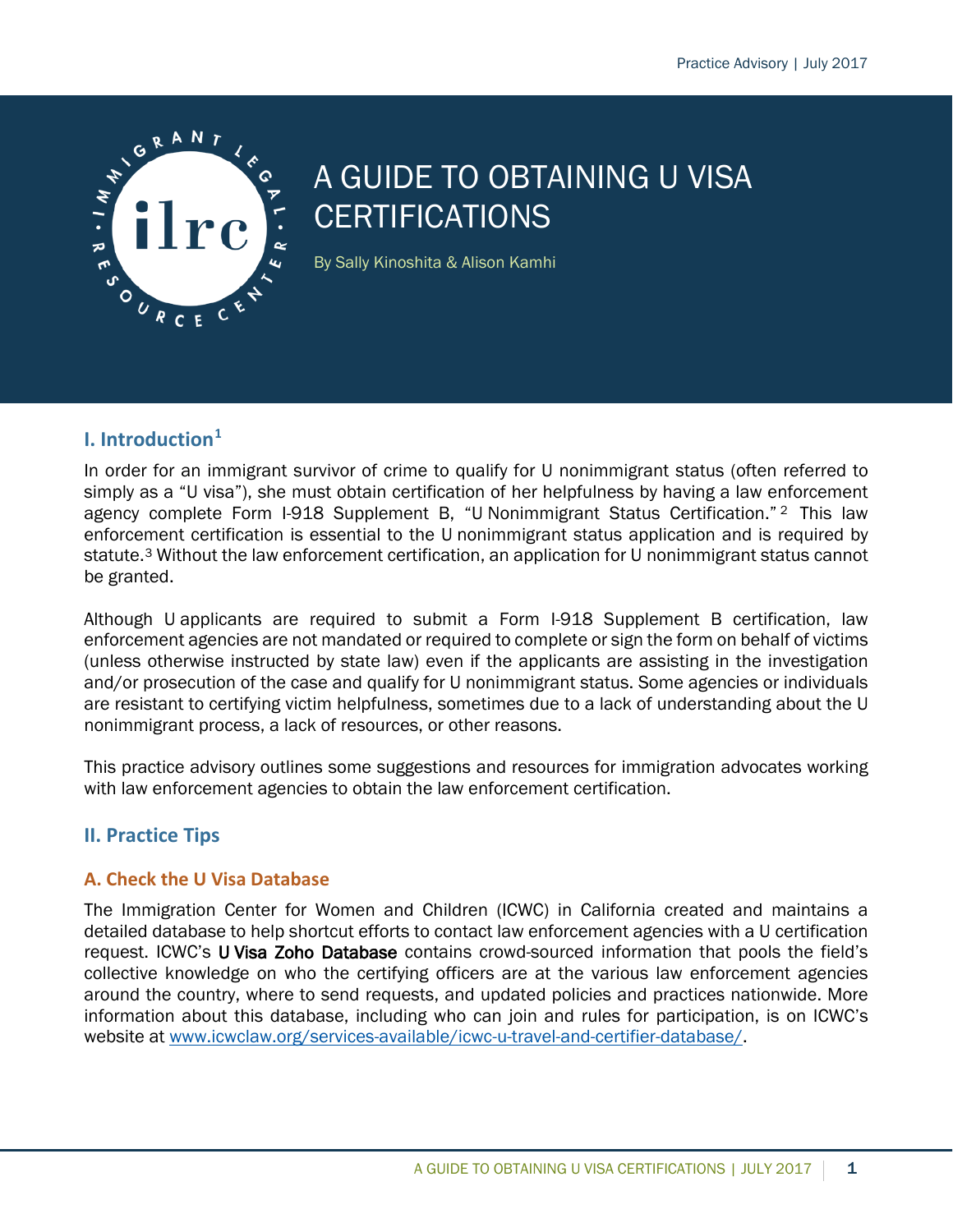#### **B. Provide the Law Enforcement Agency with Certification Resources**

The Department of Homeland Security (DHS), created a two-page FAQ and guidance for law enforcement regarding the U certification process. It is online at [www.dhs.gov/xlibrary/assets/dhs\\_u\\_visa\\_certification\\_guide.pdf.](http://www.dhs.gov/xlibrary/assets/dhs_u_visa_certification_guide.pdf) Advocates can distribute this

guidance broadly to:

- Convince law enforcement agencies that provide certifications in a narrow range of cases to expand the scope and number of certifications;
- Educate new law enforcement agencies about the value and scope of U nonimmigrant status certifications;
- Convince law enforcement agencies that have refused to provide certifications of the value and scope of U nonimmigrant status certifications;
- Provide support for law enforcement agencies that already certify helpfulness as broadly as the statute permits, so that they can justify the time needed to administer the certification process and advocate that other partner agencies adopt a broad U nonimmigrant status certification policy; and
- Educate elected officials and the media about the value and scope of U nonimmigrant status certifications so they can support local efforts to encourage law enforcement to certify victim helpfulness for U status applications.

There are several other great resources as well. For example, Asista and the American Immigration Lawyers Association (AILA) issued a report, *Resource List: Working More Effectively with Law Enforcement to Obtain U visa Certifications*, which compiles resources state-by-state.[4](#page-6-3) The National Immigrant Women's Advocacy Project also issued a helpful report, *The Importance of the U-visa as a Crime-Fighting Tool for Law Enforcement Officials—Views from Around the Country*, which includes statements by law enforcement officials about how U nonimmigrant status helps law enforcement.<sup>[5](#page-6-4)</sup>

#### **C. Inform Law Enforcement Agencies that USCIS Can Be a Resource**

United States Citizenship and Immigration Services (USCIS), the federal agency that adjudicates U nonimmigrant status applications, has made a number of efforts to train law enforcement personnel on the eligibility requirements and process for U nonimmigrant status. USCIS accepts requests for trainings from law enforcement and seems to be very willing to do them when its travel budget allows. Let law enforcement agencies know they can receive such training by sending an email request to  $t$ [uvawatraining@dhs.gov.](mailto:t-uvawatraining@dhs.gov)

#### **D. Build Relationships**

Meet with your local law enforcement agencies early—perhaps even before you have a potential U applicant to bring to them—to educate them about U nonimmigrant status and to find out how to approach them with cases. Be prepared to listen honestly and openly to their concerns and to try to understand any resistance from their perspective. It is critical to approach and educate law enforcement about this issue in partnership with organizations and individuals they may already work with and trust, such as domestic violence agencies and victim advocacy groups.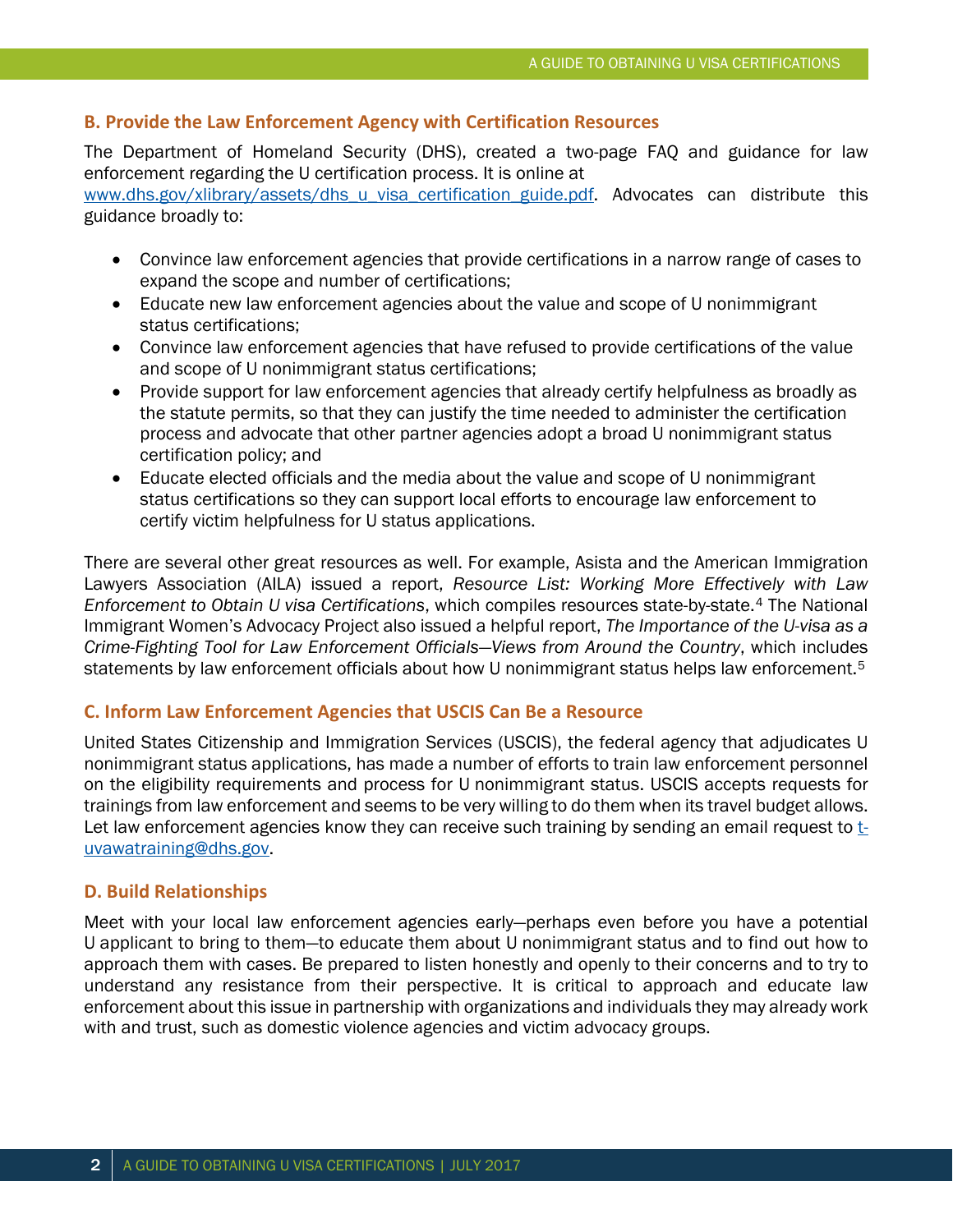#### **E. Build Trust**

Ensure that you and your clients are responsive to contact with law enforcement agencies. Be open in your communication and willing to answer questions to build trust. If you or any of your clients appear evasive about the process, the law enforcement agency may be less likely to trust you or want to help.

#### **F. Focus on Areas of Mutual Concern**

Many immigration attorneys and advocates do not have much experience working in partnership with law enforcement on cases. We may even harbor biases or stereotypes about law enforcement that need to be put in check. It is important for immigration advocates to try to perceive certification requests from the perspective of law enforcement agencies who may not trust immigration advocates in their interpretation of the law or may not believe that victims of crime can (or should) qualify for immigration status. Try to find the areas in which the U nonimmigrant status is mutually beneficial to U applicants as well as law enforcement agencies. Many law enforcement agencies recognize that working with immigrants is a public safety issue because they want and need witnesses and victims to cooperate in criminal investigations and prosecutions. They also may welcome the opportunity to work more closely with the immigrant community and see assisting U applicants as a way to enhance officer and public safety.

#### **G. Make the Certification Process Easy**

Here are some possible ways to make the certification process easier on law enforcement, depending on what your law enforcement agency needs and is open to:

- Write a letter to the agency, explaining your client's eligibility, to accompany a certification request.
- If welcomed, work with the law enforcement agency to create a protocol to streamline the process.
- Take cases referred to you by law enforcement and be a resource for their questions and referrals.
- Many law enforcement agencies also find it helpful for the advocate—rather than law enforcement staff—to fill out the Form I-918 Supplement B, so that they need only review and sign it.
- Educate the community about U nonimmigrant status eligibility requirements and encourage community members to work with a good attorney or representative before approaching law enforcement about the certification.

#### **H. Protect the Integrity of U Nonimmigrant Status**

Be prepared to answer questions the law enforcement official may have about the process. Work to eliminate fraudulent cases submitted to law enforcement by educating the immigrant community about possible scams perpetrated by unscrupulous lawyers, *notarios*, and other immigration representatives.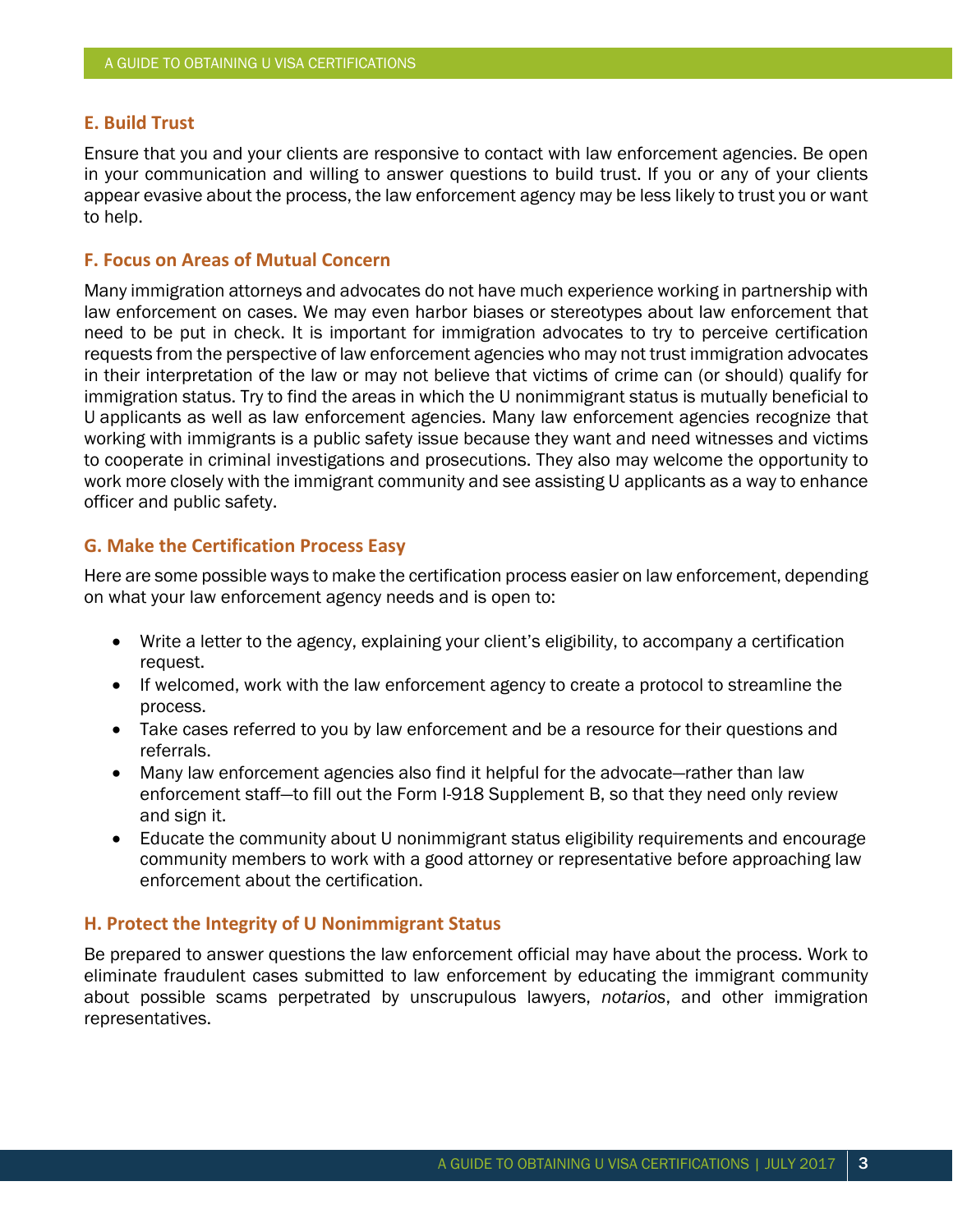#### **I. Show Law Enforcement the Benefits of the U Visa in Criminal Investigations**

Ensure that your clients are responsive to inquiries from law enforcement and cooperative in requests to provide assistance, unless the request is unreasonable. When available, provide testimony, examples, and media reports of compelling stories where immigrant crime victims were crucial to a successful investigation or prosecution.

#### **J. Consider State Law Options to Advocate for U Certifications**

Several states have enacted U visa certification legislation in order to assist eligible immigrants in obtaining law enforcement certifications. These laws sometimes mandate that law enforcement agencies sign a certification if the person is eligible, provide time limits for responding to the certification request, establish procedures for responding to certification requests, provide reimbursement for the agencies, clarify law enforcement agencies' role in the process, among other provisions.

#### **III. State Laws Regarding U Certifications**

As mentioned in the previous section, state laws can be a tremendous resource, where feasible, to aid survivors of crime in obtaining the certifications for which they are eligible. This section provides a summary of the current and pending state statutes regarding certifications. Although no one law is perfect, these statutes can provide guidance for advocates seeking to enact or improve U visa policies in their jurisdictions.

#### **A. State Laws in Effect**

As of July 2017, the state laws with U certification statutes include:

- Arkansas (SB 1012).<sup>[6](#page-6-5)</sup> This law requires law enforcement agencies to adopt a policy for completing and signing T and U nonimmigrant status certification requests for human trafficking victims. The policy must "include a requirement" to complete the certification within 30 days.
- California (SB 6[7](#page-6-6)4).<sup>7</sup> This law requires certifiers to respond to a U nonimmigrant status certification request within 90 days (or 14 if the requester is in removal proceedings); creates a rebuttable presumption of helpfulness; makes it clear that the Supplement B can be signed even if no charges were ever filed, the investigation is over, or no conviction resulted; creates an opportunity for state reimbursement for certifiers; and requires annual reporting for each certifier on the number of requests received, granted, and denied.<sup>[8](#page-6-7)</sup>
- **Connecticut** (CGA Sec. 46b-38b).<sup>[9](#page-6-8)</sup> This law requires that law enforcement agencies designate at least one person with supervisory duties to "expeditiously process" Supplement B certifications upon request.
- **Delaware** (SB 197).<sup>[10](#page-6-9)</sup> This law establishes a law enforcement protocol for certification requests: When a prospective U (or T) applicant approaches a police officer or prosecutor (and the official "reasonably believe[s]" the person is a victim such as would qualify for T or U nonimmigrant status), the officer or prosecutor will ask the certifying official "as soon as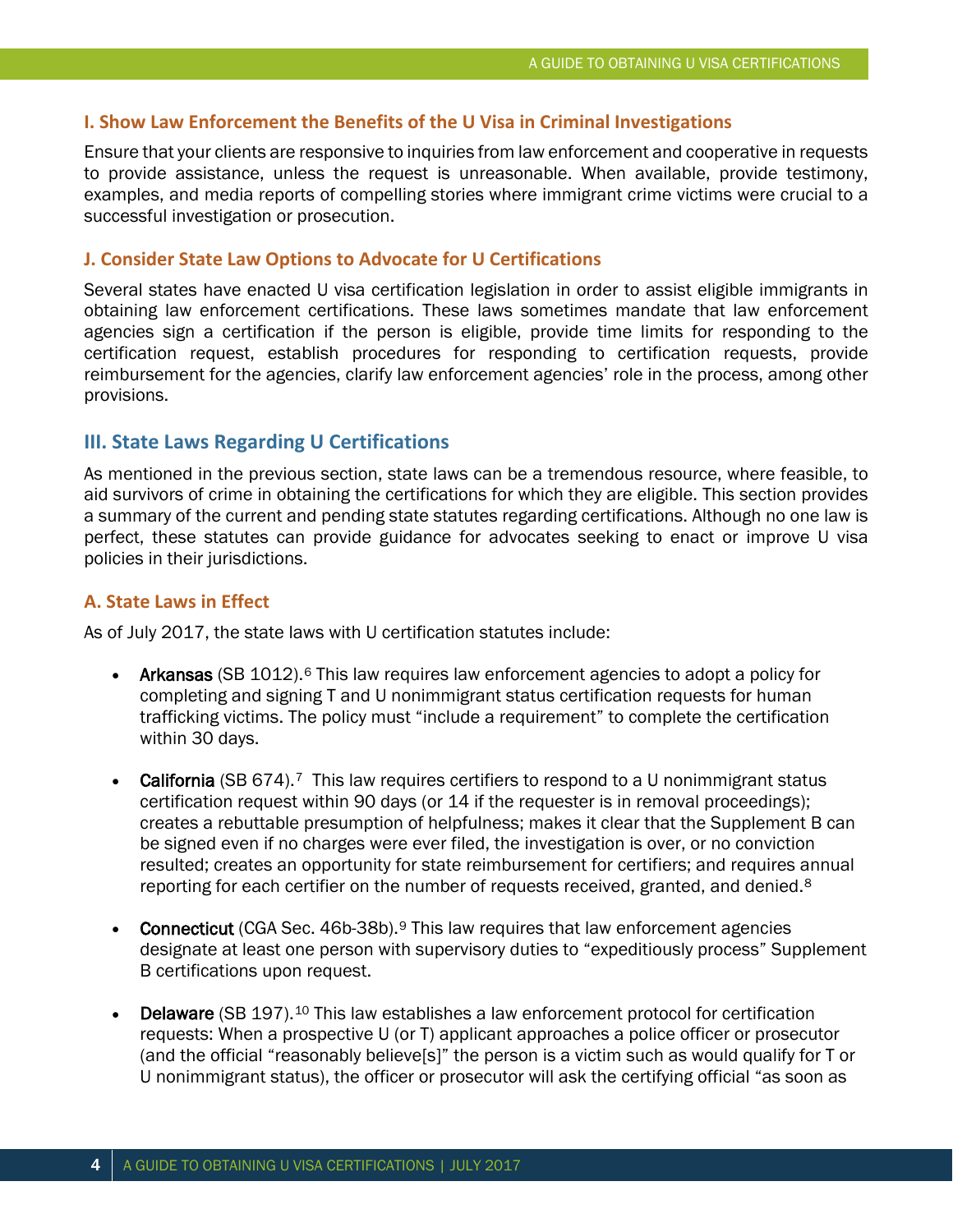practicable" after receiving the request to complete the Supplement B. If the law enforcement agency determines that an individual does not meet the requirements, that agency shall inform the individual of the reason and that the individual may make another request with additional evidence to satisfy the requirements.

- **Louisiana** (SB 88).<sup>[11](#page-7-0)</sup> This law only pertains to survivors of human trafficking, stating that once identified, the agency or office will provide the survivor with a completed and signed certification request for a U visa, T visa, or both, depending which form of relief the victim chooses.
- Montana (HB 89).[12](#page-7-1) This law mirrors the Delaware statute by establishing a law enforcement protocol for certification requests: When a prospective U (or T) applicant approaches a police officer or prosecutor (and the official "reasonably believe[s]" the person is a victim such as would qualify for T or U nonimmigrant status), the officer or prosecutor will ask the certifying official "as soon as practicable" after receiving the request to complete the Supplement B. If the law enforcement agency determines that an individual does not meet the requirements, that agency shall inform the individual of the reason and that the individual may make another request with additional evidence to satisfy the requirements.
- North Dakota (SB 2107).<sup>[13](#page-7-2)</sup> This law mirrors the Delaware statute by establishing a law enforcement protocol for certification requests: When a prospective U (or T) applicant approaches a police officer or prosecutor (and the official "reasonably believe[s]" the person is a victim such as would qualify for T or U nonimmigrant status), the officer or prosecutor will ask the certifying official "as soon as practicable" after receiving the request to complete the Supplement B. If the law enforcement agency determines that an individual does not meet the requirements, that agency shall inform the individual of the reason and that the individual may make another request with additional evidence to satisfy the requirements.

#### **A. State Laws Pending**

As of July 2017, states with pending U certification state bills include:

Washington (SHB/Substitute House Bill 1022).<sup>[14](#page-7-3)</sup> This law would require certifiers to respond to a certification request within 90 days (or 14 if the requestor is in removal proceedings). It would also contain an age-out provision if a child involved is about to turn 21 ("In any case in which the victim or the victim's children would lose any benefits . . . by virtue of having reached the age of twenty-one years within ninety days after the certifying agency receives the certification request, the certifying agency shall execute the certification no later than fourteen days before the date on which the victim or child would reach the age of twenty-one years or ninety days from the date of the request, whichever is earlier."). The law additionally clarifies that a current investigation or conviction is not required in order to sign a Supplement B; requires that a designated person keep track of the number of certification requests received, signed, denied, or withdrawn and report those numbers annually; mandates development of a language access protocol for requestors with limited English proficiency as well as deaf requesters; creates confidentiality provisions (the law enforcement agency "shall not disclose personal identifying information, or information regarding the citizenship or immigration status of any victim of criminal activity or trafficking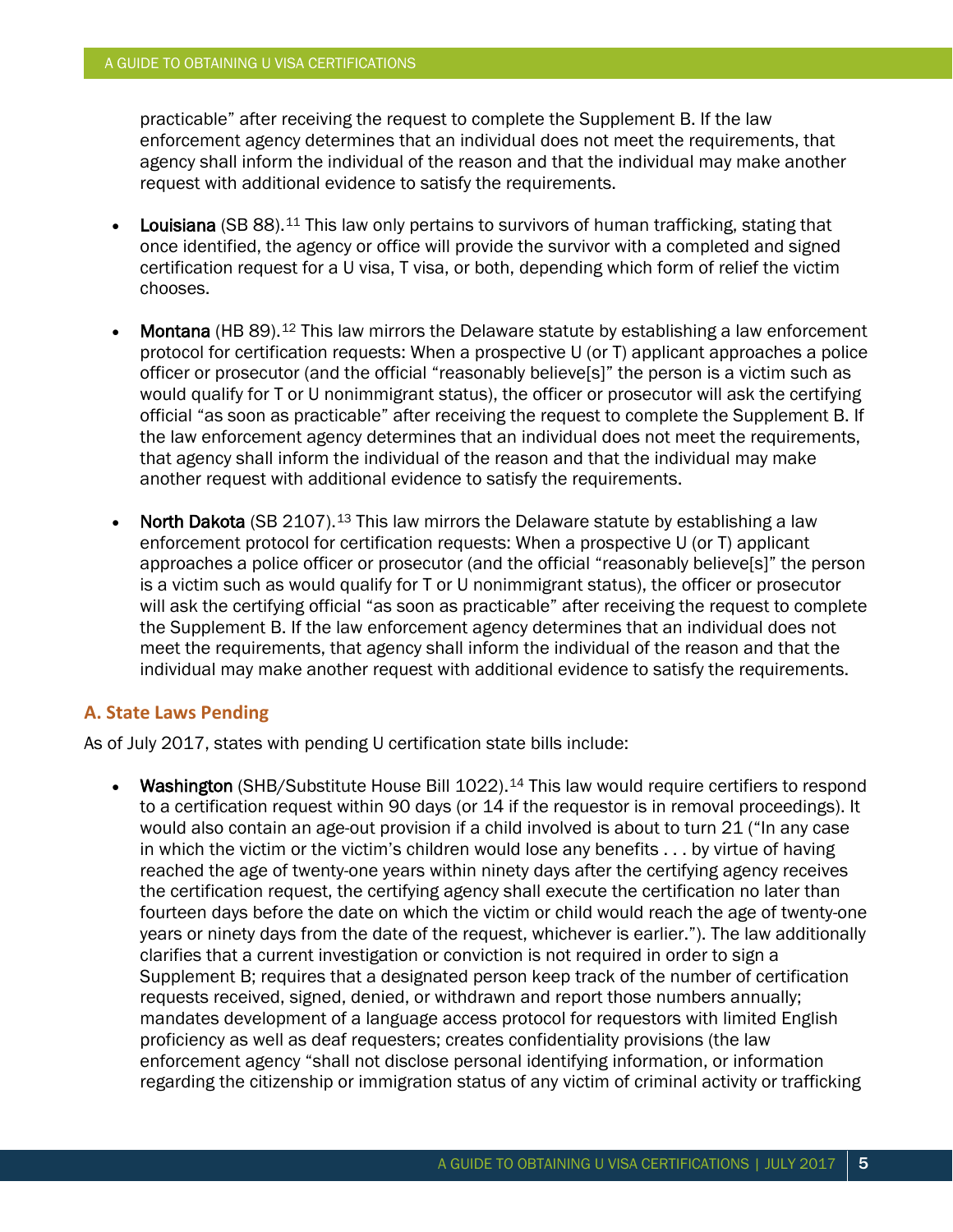who is requesting a certification unless required to do so by applicable federal law or court order, or unless the certifying agency has written authorization from the victim or, if the victim is a minor or is otherwise not legally competent, by the victim's parent or guardian"); and requires the appointment of a steering committee to monitor compliance, disseminate information, do trainings, establish a mechanism for the public to make complaints, and monitor implementation.

- Maryland (SB 616/HB 1208).[15](#page-7-4) This law would create a presumption of helpfulness: "If a victim has not refused or failed to provide information and assistance reasonably requested . . . the victim shall be considered to be helpful, to have been helpful, or likely to be helpful . . . ." The law also directs the certifying official to attach to a completed Supplement B other helpful documents regarding the U crime victimization, including "copies of any documents in the possession of the certifying official that evince the harm endured by the victim due to the criminal activity." The law additionally requires the certifiers to respond to certification requests within 90 days (or 14 days if the requestor is in removal proceedings); clarifies that a current investigation is not required; and limits disclosure of the immigration status of the victim (disclosure is permitted only if required by federal law or legal process, or if authorized by the person requesting the Supplement B).
- Illinois (SB 32/HB 3099).[16](#page-7-5) There are two bills pending in Illinois. They would require the certifier to sign the Supplement B unless the certifier cannot determine after a good faith inquiry that the requester was the victim of qualifying activity ("the certifying official may decline, by written notice to the requesting victim or the victim's representative, to complete the certification form requested under this subsection *only if, after a good faith inquiry, the agency cannot determine that the applicant is a victim of qualifying criminal activity*" (emphasis added)). The law additionally requires the certifiers to respond to certification requests within 90 days (or 14 days if the requestor is in removal proceedings) and contains an age out protection: "if the victim's children, parents, or siblings would become ineligible . . . by virtue of the victim's children having reached the age of 21 years, the victim having reached the age of 21 years, or the victim's sibling having reached the age of 18 years within 90 business days from the date that the certifying agency receives the certification request, the certifying official shall complete the certification form no later than 14 business days after the request is received by the agency, or if the loss of the benefit would occur less than 14 business days from receipt of the certification request, the certifying official shall complete a certification form within 5 business days." The law also includes a 14-day response time if the requester has received a Request for Evidence (RFE) from USCIS; requires the certifying official to make the agency's procedures for Supplement B requests known to the public; and provides recourse if a certifying agency fails to comply within the required timeframes. The requestor could bring action in state circuit court to seek or amend the certification, and costs and attorneys' fees would be awarded if the requestor prevails. The law would create requirements for agencies to maintain certification records and submit annual reporting; it also clarifies the "exclusive responsibility" of federal immigration officials to determine eligibility for U or T nonimmigrant status.

Not all of the pending bills would increase access to certifications for eligible survivors of crimes. Unlike the other bills mentioned, the following pending state bill is NOT a model, as it does not seek to facilitate access to immigration relief but instead creates further obstacles by requiring a fee.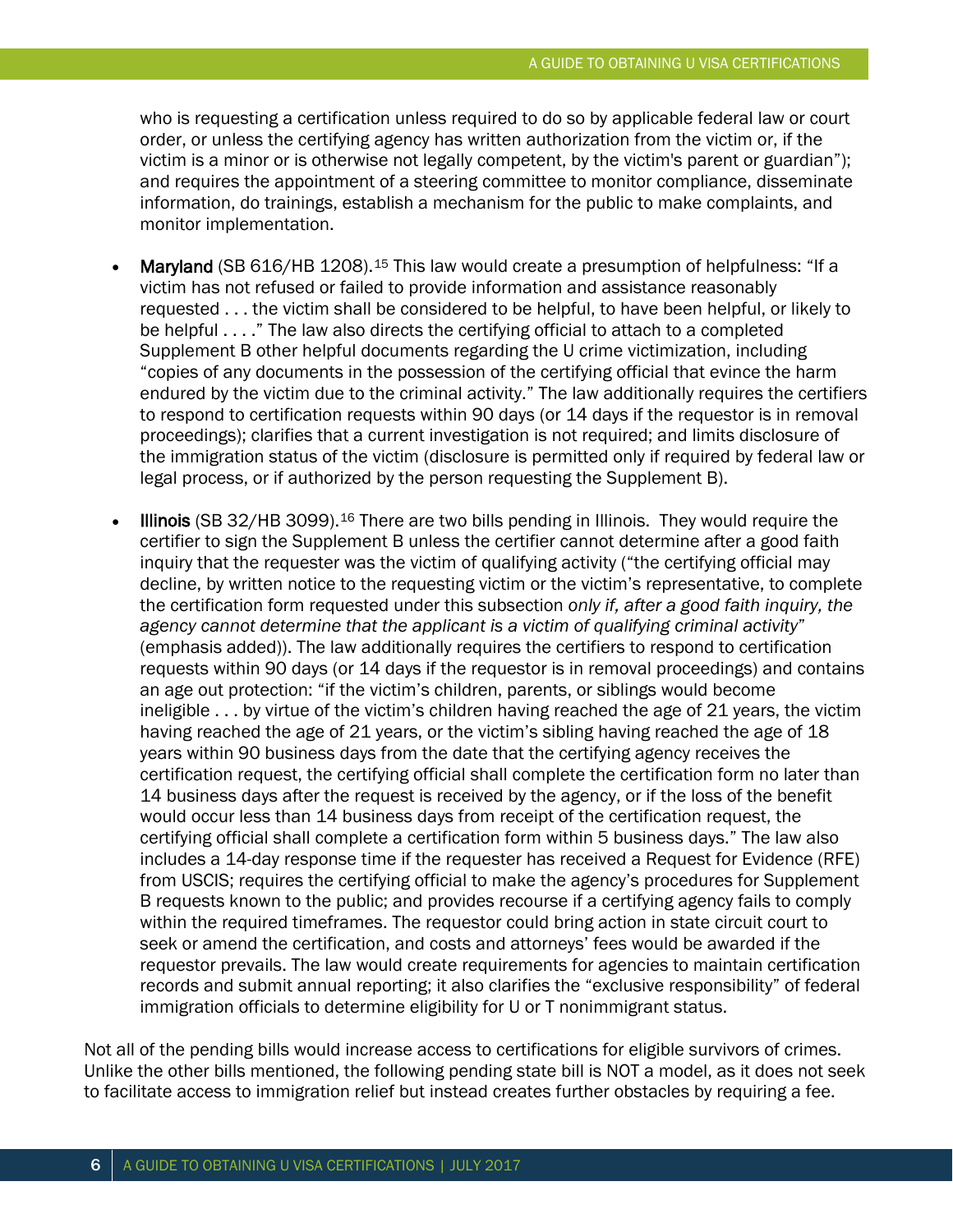**North Carolina** (SB 492).<sup>[17](#page-7-6)</sup> This law seeks to clarify that filling out U and T certifications is discretionary ("except as otherwise provided by federal law, nothing shall limit a certifying agency's discretion to complete a law enforcement certification for an applicant for a T or U visa") and proposes charging a \$5 fee to U and T Supplement B requesters.

### **End Notes**

 $\overline{a}$ 

*Certifications* (Mar. 2015), available at [www.asistahelp.org/documents/resources/LEAs\\_and\\_U\\_visas\\_Resource\\_List\\_\\_Mar\\_](http://www.asistahelp.org/documents/resources/LEAs_and_U_visas_Resource_List__Mar_0D3F1275EDAC4.pdf) [0D3F1275EDAC4.pdf.](http://www.asistahelp.org/documents/resources/LEAs_and_U_visas_Resource_List__Mar_0D3F1275EDAC4.pdf)

<span id="page-6-4"></span><sup>5</sup> NIWAP, *The Importance of the U-visa as a Crime-Fighting Tool for Law Enforcement Officials—Views from Around the Country* (Dec. 3, 2012), available at [http://niwaplibrary.wcl.american.edu/pubs/uvisa-crime-fighting-tool/.](http://niwaplibrary.wcl.american.edu/pubs/uvisa-crime-fighting-tool/)

<span id="page-6-5"></span><sup>6</sup> ARK. CODE ANN. § 12-19-104 (West 2015) (The bill was approved on April 6, 2015, and the law became effective on July 22, 2015).

<span id="page-6-6"></span><sup>7</sup> CAL. PENAL CODE § 679.10 (West 2017) (The bill was passed in 2015 and became effective on January 1, 2016).

<span id="page-6-7"></span><sup>8</sup> To report violations of SB 674, such as a failure to respect the "rebuttable presumption" imposed by the law, or to abide by the time limits it creates, advocates can enter this information into the **U Visa Zoho Database** at [www.icwclaw.org/services](http://www.icwclaw.org/services-available/icwc-u-travel-and-certifier-database/)[available/icwc-u-travel-and-certifier-database/](http://www.icwclaw.org/services-available/icwc-u-travel-and-certifier-database/) discussed above, or input their answers into the ILRC survey directly, at: [https://docs.google.com/forms/d/1lJTYEi-ms5prTjDYR96K69YXlT8uMuTGHgwl2kVn454/viewform?c=0&w=](https://docs.google.com/forms/d/1lJTYEims5prTjDYR96K69YXlT8uMuTGHgwl2kVn454/viewform?c=0&w=1)

[1.](https://docs.google.com/forms/d/1lJTYEims5prTjDYR96K69YXlT8uMuTGHgwl2kVn454/viewform?c=0&w=1) For more information about SB 674, or for advocacy strategy assistance relating to state measures affecting U visas, contact Alison Kamhi a[t akamhi@ilrc.org.](mailto:akamhi@ilrc.org)

<span id="page-6-8"></span><sup>9</sup> CONN. GEN. STAT. ANN. § 46b-38b(e)(5) (West 2013) (This provision became effective on July 1, 2010).

<sup>11</sup> LA. STAT. ANN. § 46:2162(B) (2013) (The bill was approved on June 24, 2013, and the law became effective on June 24, 2013).

<sup>12</sup> MONT. CODE ANN. § 44-4-1503 (West 2015) (The bill was approved on April 24, 2015, and the law became effective on July 1, 2015).

<sup>13</sup> N.D. CENT. CODE ANN. § 12.1-41-18 (West 2015) (The bill was approved on April 23, 2015, and the law became effective August 1, 2015).

<sup>14</sup> The text of this bill is available at [http://lawfilesext.leg.wa.gov/biennium/2017-18/Pdf/Bills/House%20Bills/1022-S.pdf.](http://lawfilesext.leg.wa.gov/biennium/2017-18/Pdf/Bills/House%20Bills/1022-S.pdf)

<sup>15</sup> The text of SB 616 is available at [http://mgaleg.maryland.gov/2017RS/bills/sb/sb0616f.pdf.](http://mgaleg.maryland.gov/2017RS/bills/sb/sb0616f.pdf) The text of HB 1208 is available a[t http://mgaleg.maryland.gov/2017RS/bills/hb/hb1208t.pdf.](http://mgaleg.maryland.gov/2017RS/bills/hb/hb1208t.pdf)

<sup>16</sup>The text of SB 32 is available at

[http://www.ilga.gov/legislation/fulltext.asp?DocName=&SessionId=91&GA=100&DocTypeId=SB&DocNum=32&GAID=1](http://www.ilga.gov/legislation/fulltext.asp?DocName=&SessionId=91&GA=100&DocTypeId=SB&DocNum=32&GAID=14&LegID=98875&SpecSess=&Session) [4&LegID=98875&SpecSess=&Session=](http://www.ilga.gov/legislation/fulltext.asp?DocName=&SessionId=91&GA=100&DocTypeId=SB&DocNum=32&GAID=14&LegID=98875&SpecSess=&Session). The text of HB 3099 is available at

[http://www.ilga.gov/legislation/fulltext.asp?DocName=10000HB3099lv&SessionID=91&GA=100&DocTypeID=HB&DocN](http://www.ilga.gov/legislation/fulltext.asp?DocName=10000HB3099lv&SessionID=91&GA=100&DocTypeID=HB&DocNum=3099&print=true) [um=3099&print=true](http://www.ilga.gov/legislation/fulltext.asp?DocName=10000HB3099lv&SessionID=91&GA=100&DocTypeID=HB&DocNum=3099&print=true)

<sup>17</sup> The text of this bill is available at [http://www.ncga.state.nc.us/Sessions/2017/Bills/Senate/HTML/S492v2.html.](http://www.ncga.state.nc.us/Sessions/2017/Bills/Senate/HTML/S492v2.html)

<span id="page-6-0"></span><sup>1</sup> Thank you to Ariel Brown, ILRC law fellow, and Wesley Cheung, ILRC intern, for their invaluable research contributions. We are also grateful to Susan Bowyer and Jessica Farb from Immigration Center for Women and Children (ICWC) and Gail Pendleton from Asista for their contributions to this content.

<span id="page-6-1"></span><sup>2</sup> Form I-918 Supplement B is available for free on the USCIS website at https://www.uscis.gov/i-918.

<span id="page-6-2"></span> $3$  INA § 214(p)(1).

<span id="page-6-3"></span><sup>4</sup>Asista, AILA, *Resource List: Working More Effectively with Law Enforcement to Obtain U visa* 

<span id="page-6-9"></span><sup>10</sup> DEL. CODE ANN. tit. 11, § 787(n) (West 2015) (SB 197 was approved on June 30, 2014, and the relevant provision became effective on June 30, 2014).